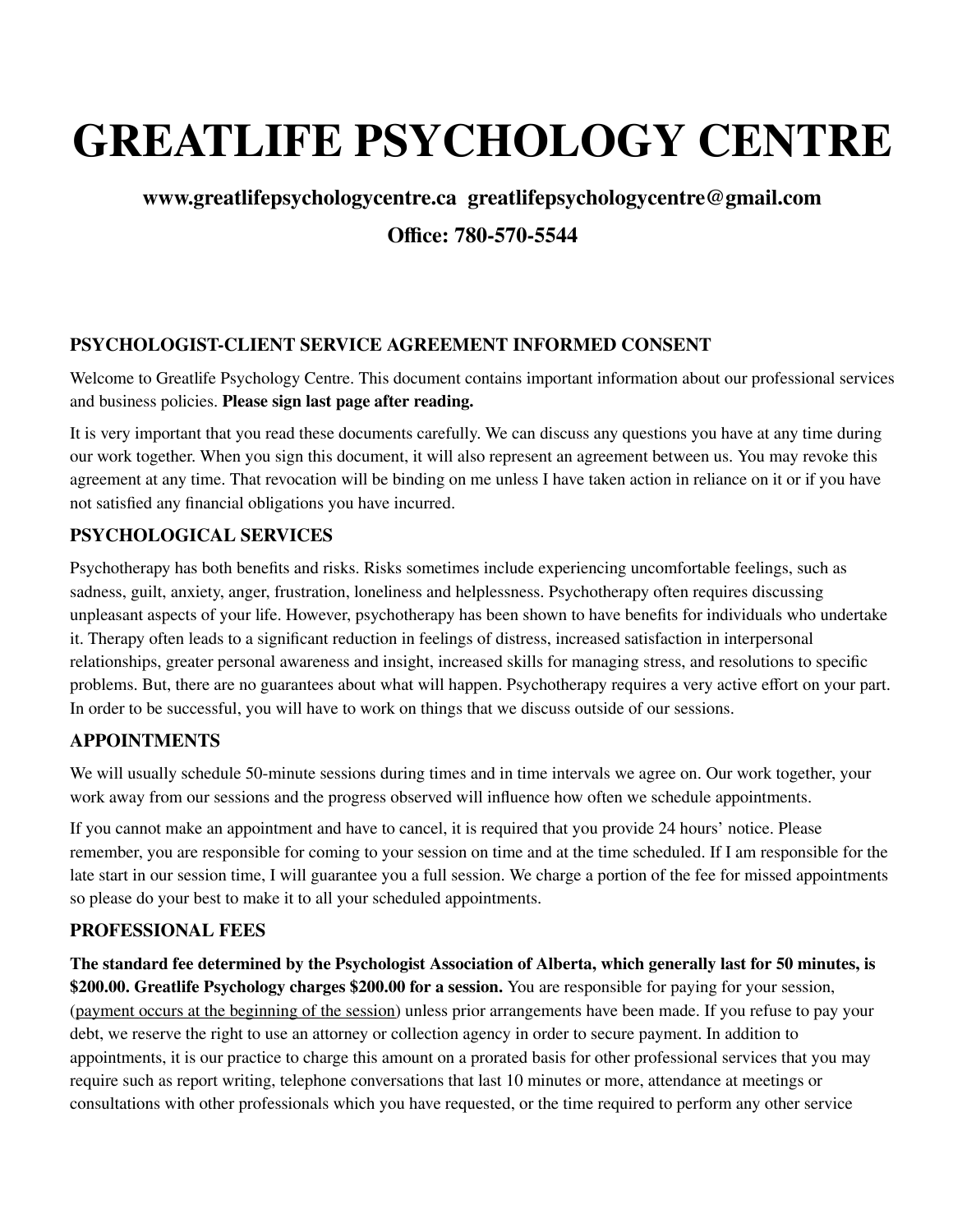which you may request of us. If you become involved in a legal matter that requires our participation (although it is recommended that we discuss this fully before you waive your right to confidentiality), you will be expected to pay for the professional time required even if we are compelled to testify by another party.

#### **FINANCING**

We accept cash, debit, cheque, or credit cards. You may also finance your therapy using an Employee Assistance Program, Government Funds, or Insurance. Please note that files with outstanding fees will be turned over for collection.

# **PROFESSIONAL RECORDS**

We are required to keep appropriate records of the psychological services that we provide. Although psychotherapy often includes discussions of sensitive and private information, normally very brief records are kept noting that you have been here, what was done in session, and a general mention of the topics discussed. Your records are maintained in a secure location.

# **CONFIDENTIALITY**

The confidentiality of all communications between a client and a psychologist is generally protected by law and we, as your therapists, cannot and will not tell anyone else what you have discussed or even that you are in therapy without your written permission. In most situations, we can only release information about your treatment to others if you sign a written authorization form that meets certain legal requirements. With the exception of certain specific situations described below, you have the right to confidentiality of your therapy.

There are several exceptions in which we are legally bound to take action even though that requires revealing some information about a clients' treatment. If at all possible, we will make every attempt to inform you when this will have to be put into effect. The legal exceptions to confidentiality include, but are not limited, to the following:

1. If there is good reason to believe you are threatening serious bodily harm to yourself or others. If we believe a client is threatening serious bodily harm to another, we may be required to take protective actions, which may include notifying the potential victim, notifying the police, contacting family members or others who can provide protection, or seeking hospitalization for the client. 2. If there is good reason to suspect, or evidence of, abuse and/or neglect toward children, the elderly or disabled persons. In such a situation, we are required by law to file a report with the appropriate agencies. 3. In response to a court order or where otherwise required by law. 4. To the extent necessary, to make a claim on a delinquent account via a collection agency. 5. To the extent necessary for emergency medical care to be rendered.

# **CONTACTING PSYCHOLOGISTS**

We are often not immediately available by telephone. While we are usually in the office during our listed business hours, we do not answer the phone when we are with a client. If you need to reach us between sessions, you may leave a message on our confidential voicemail at any time and your call will be returned as soon as possible. If you feel unable to keep yourself safe, go to your nearest emergency room and ask to speak to the psychiatrist or psychologist on call. We will make every attempt to inform you in advance of any planned absences, and provide you with a name and phone number of the therapist covering our practice.

# **OTHER RIGHTS**

If you are unhappy with what is happening in therapy, we hope you will talk with us so that we can respond to your concerns. Such criticism will be taken seriously and with care and respect. You may also request that we refer you to another therapist and are free to end therapy at any time. You have the right to considerate, safe, and respectful care,